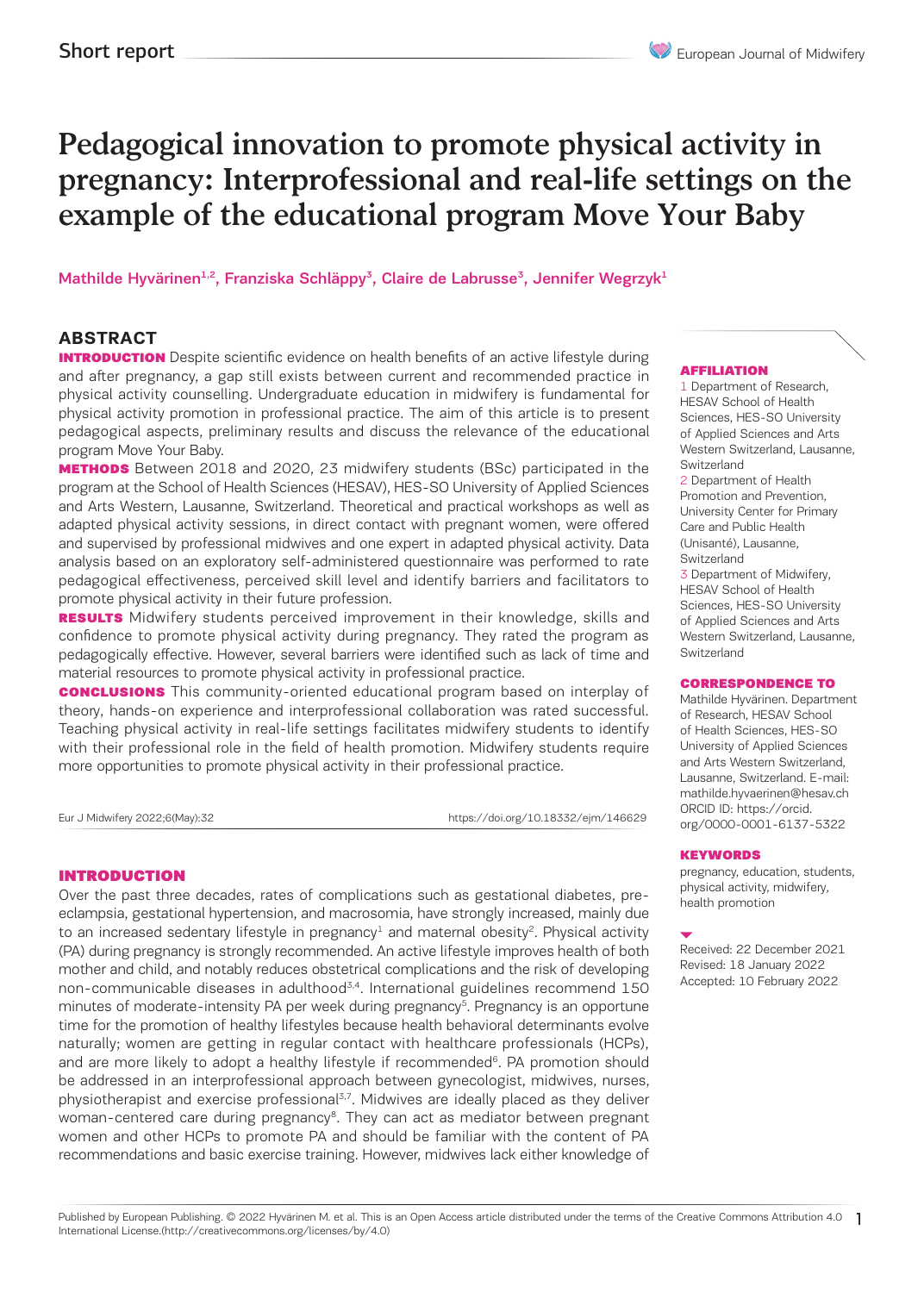existing recommendations and pregnancy-related benefits or resources, and confidence to adequately address the topic<sup>7,8</sup>. Since the publication of the Swiss guidelines on PA during pregnancy and postpartum in 2018<sup>9</sup>, the School of Health Sciences, Lausanne (HESAV) intensified PA promotion in the midwifery Bachelor's program. In collaboration with the Center for Primary Care and Public Health, Lausanne (Unisanté), the educational program Move Your Baby (MYB) was designed to create an interactive environment for midwifery students and pregnant women. The goal of this program was to empower and prepare midwifery students to actively promote PA in pregnancy. This article aims to present the pedagogical aspect, preliminary results and discuss the relevance of an innovative, community-oriented educational program to promote PA in pregnancy.

## **METHODS**

## **Participants and program overview**

The MYB program is based on active learning strategies $10$ and interprofessional guidelines<sup>3</sup>. The PA level of HCPs impacts on confidence in counselling women to promote PA<sup>11</sup>. Therefore, the MYB program was designed to empower students in PA by participating and delivering adapted PA sessions<sup>12</sup>. Adapted PA sessions were 'multicomponent PA', i.e. combining different types of exercise (mainly pelvic floor exercises, aerobic endurance, muscle strengthening, and balance training) in a structured setting<sup>5</sup>. Since the program MYB was launched at HESAV in 2018, more than 100 midwifery Bachelor's students attended a basic (mandatory) training on PA promotion in pregnancy comprising 8 hours over 2 years (5.5 h in first year and 2.5 h in second year). Theoretical class (3 h) was taught by a midwifery teacher, and included knowledge on physiological adaptations, PA recommendations, health benefits and midwives' role. Two workshops (1.5 h each) were taught by an exercise professional (MSc in Sports Science, Unisanté) and included skill acquisition on key messages in PA promotion and adapted PA. In the first year, students per group of 3 participated with pregnant women in an adapted PA session held by an exercise professional. In the second year, students carried out an adapted PA session per group of 3 in direct contact with pregnant women under the supervision of an exercise professional and a midwifery teacher. Eleven students participated in an advanced (optional) module in PA promotion held in the second year including 10 additional hours of workshops and 4 additional adapted PA sessions to deepen all the topics studied in the basic module. An adapted PA session (1 h) was structured as follows: a fun warm-up; a main part including strengthening, balance and endurance exercises, and a cool-down with mobility and stretching exercises. Each exercise was presented with 3 alternatives of performing while adapting intensity according to the individual physical fitness level and daily condition of women. Based on international guidelines<sup>5</sup>, messages on PA promotion during daily life were delivered throughout each session. All adapted PA sessions were free-of-charge and took place once per week through the entire school year in the school facilities during the lunch break.

At the end of the program, the participating midwifery students should feel confident to actively promote PA in pregnancy. The fixed objectives were: 1) to acquire and provide evidence-based counselling based on valid national and international recommendations for PA in pregnancy<sup>3</sup>, 2) to conceive adapted PA session while adapting to individual needs, 3) to teach the adapted PA sessions, 4) to experience PA and interprofessional context, and 5) to argue the role of midwifery profession in PA promotion.

## **Evaluation of the program**

An exploratory self-administered survey based on Gérard's  $method<sup>13</sup>$  and adapted to the context was conducted before and after the program to obtain preliminary results on pedagogical effectiveness of MYB program. Students (n=23) of Bachelor's in years 2018–2020 were included in this exploratory approach that aimed at evaluating students' perception on skill acquisition. Information about perceived students' skill level was evaluated for each of the abovelisted objectives using a Likert scale  $(0-5)^{13}$ . Pedagogical effectiveness was assessed according to three dimensions: perceived relevance of fixed objectives, skill acquisition in PA promotion, and transferability in practice likewise rated on a Likert scale  $(1-4)^{13}$ . Moreover, the formulation of open questions as part of the questionnaire allowed for identification of barriers and facilitators to promote PA as perceived by students and analyzed using the COM-B model<sup>12</sup>. The survey was conducted within the scope of reflective practice and students participated on a voluntary basis.

*Table 1. Barriers to promote physical activity in pregnant women identified by midwifery students in the pedagogical program Move Your Baby of HESAV, School of Health Sciences, Lausanne (2018–2020) according to the COM-B Model12 (N=17)*

| <b>Factors</b>         | <b>Barriers</b>                                                                                    |
|------------------------|----------------------------------------------------------------------------------------------------|
| Capability             |                                                                                                    |
| Physical               |                                                                                                    |
| Psychological          | Lack of confidence, omission to talk about PA<br>during consultations                              |
| <b>Opportunity</b>     |                                                                                                    |
| Physical               | Lack of time and material resources, not enough<br>practice in the training program                |
| Social                 | Midwives do not promote PA. Lack of social<br>support from midwives                                |
| <b>Motivation</b>      |                                                                                                    |
| Non-automatic          | PA promotion perceived as irrelevant for the<br>profession                                         |
| Automatic              | Feeling uncomfortable addressing the topic with<br>women, fear of not practicing and losing skills |
| PA: physical activity. |                                                                                                    |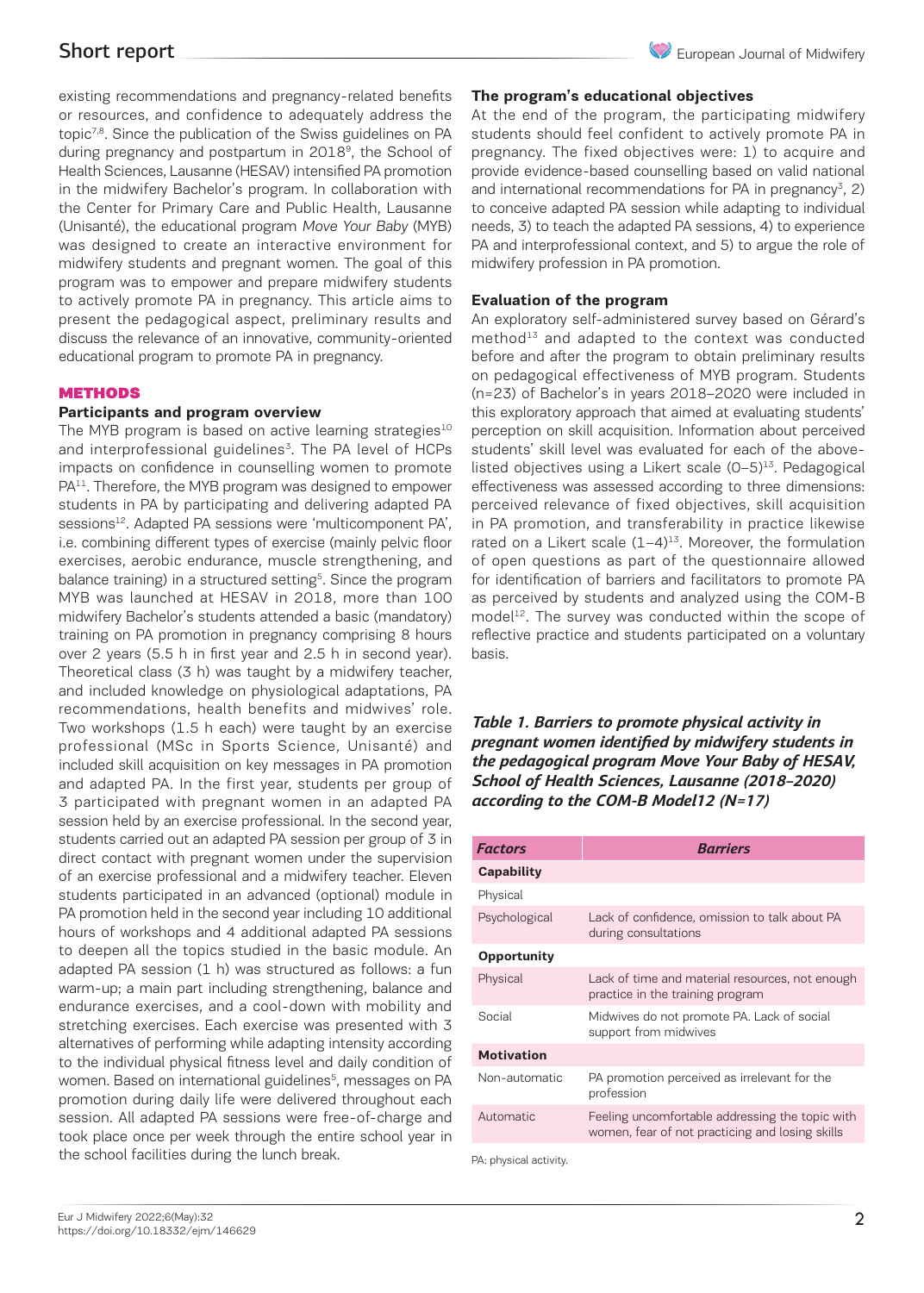# Short report

## RESULTS

In all, 23 midwifery students received and completed mandatory basic training out of which 5 attended in addition the optional advanced module. Of the 23 students, 17 completed the self-administered surveys. Students reported increased knowledge, skills and confidence in promoting PA according to the pedagogical objectives (mean score: 4/5). The interaction with pregnant women enabled them to transfer their theoretical knowledge into practice. According to the students, the pedagogical effectiveness of the MYB program was high (mean score: 3.35/4). However, midwifery students stated several barriers to promote PA in pregnant women as experienced during internships and their curriculum. As a main barrier, they experienced a lack of resources, notably time and social support from midwives during their internships to correctly apply acquired knowledge and skills in current professional settings. Students that participated in the advanced module perceived less barriers and felt more competent and legitimate to promote PA than those students that participated in the basic module (Table 1).

#### **DISCUSSION**

As a community-oriented educational program, MYB offers a unique opportunity for interprofessional collaboration and for midwifery students to improve their competence in PA promotion. At the same time, pregnant women could benefit from free-of-charge sessions and professional guidance. Preliminary results indicate pedagogical positive impact of the program with enhanced knowledge, skills and confidence to actively promote PA in future professional practice. Students reported several barriers to promote PA such as lack of time, material resources and social support from midwives.

# **Challenges for midwives promoting physical activity**

As stated by Walker et al. $<sup>7</sup>$ , education promotes a</sup> change in attitudes and values influencing identity, role, motivation, and beliefs. Thus, combined evidence-based theory, active hands-on learning and adapted PA session seem to support students to feel more responsible and legitimate to promote PA during pregnancy, as students that participated in the advanced module stated less barriers than those who completed only the basic module. Student participants reported difficulties to apply their newly acquired skills during their internships mainly due to a lack of opportunity in current professional environments. A lack of environmental opportunities are recurrent barriers cited by professionals in the literature such as lack of time, leaflets, infographics, available classes, and referral pathways $8,14,15$ . A lack of credible models due to the gap between current and recommended practice in PA counselling<sup>6,7,8</sup> hinders students from learning by imitation. Walker and al.<sup>7</sup> assume that improved educational aspects in curriculum, on-the-job training, and advanced training would support the development of skills, knowledge and self-efficacy of midwifery students and professionals to actively promote

PA among pregnant women. Midwives are not expected to be unique providers of PA guidelines in pregnancy. Therefore, midwives should know when, how, and towards whom to guide women in need of specific support<sup>7,15</sup>. In addition to the above-mentioned educational aspects, De Vivo and Mills<sup>14</sup> also mention to support midwives in PA promotion, and a need to improve access, availability and awareness of suitable activities in the local community such as free adapted PA sessions. Perceived barriers in PA promotion should be taken into consideration not only by pedagogical institutions but also by healthcare institutions and health policies to enhance positive interprofessional work environments for PA promotion with continuing education, material resources and suitable activities in the local community.

## **Limitations**

Several limitations should be acknowledged. The sample of students was small and has been affected by the COVID-19 pandemic. As the program is ongoing, the preliminary results presented here will be confirmed by a larger sample in the future. A randomized controlled and longitudinal study design is needed to assess the effectiveness of the program in terms of students' behavioral change and causality.

# CONCLUSIONS

MYB program, a pedagogical innovation for midwifery students, seems to be promising to empower and prepare midwifery students to actively promote PA to women during their pregnancy. Students highlighted the importance of interprofessional teaching and direct contact with pregnant women to acquire, apply and transfer knowledge, skills and confidence into professional practice. However, they identified several barriers such as lack of time and material resources to promote PA during pregnancy in professional practice.

# REFERENCES

- 1. Fazzi C, Saunders DH, Linton K, Norman JE, Reynolds RM. Sedentary behaviours during pregnancy: a systematic review. Int J Behav Nutr Phys Act. 2017;14(1):32. doi:10.1186/s12966-017-0485-z
- 2. Mottola MF, Davenport MH, Ruchat SM, et al. 2019 Canadian guideline for physical activity throughout pregnancy. Br J Sports Med. 2018;52(21):1339-1346. doi:10.1136/bjsports-2018-100056
- 3. Physical Activity and Exercise During Pregnancy and the Postpartum Period: ACOG Committee Opinion, Number 804. Obstet Gynecol. 2020;135(4):e178-e188. doi:10.1097/AOG.0000000000003772
- 4. Michalek IM, Comte C, Desseauve D. Impact of maternal physical activity during an uncomplicated pregnancy on fetal and neonatal well-being parameters: a systematic review of the literature. Eur J Obstet Gynecol Reprod Biol. 2020;252:265-272. doi:10.1016/j.ejogrb.2020.06.061
- 5. Bull FC, Al-Ansari SS, Biddle S, et al. World Health Organization 2020 guidelines on physical activity and sedentary behaviour. Br J Sports Med. 2020;54(24):1451-